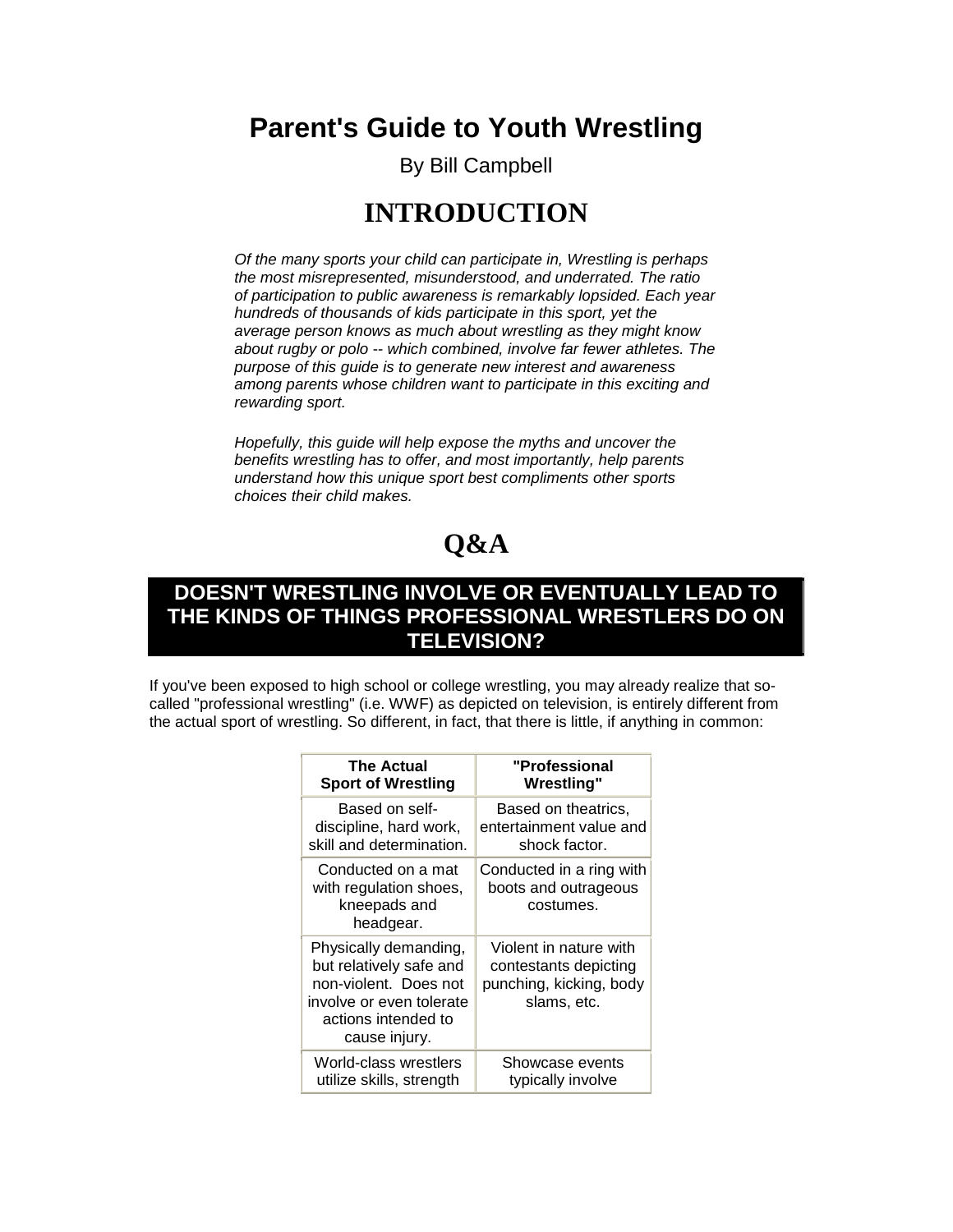| and endurance            | participants with no     |
|--------------------------|--------------------------|
| developed over a         | amateur (real) wrestling |
| lifetime of practice and | experience.              |
| hard work.               |                          |

### **IF WRESTLING IS NOTHING LIKE WWF ON TV, THEN WHAT IS IT ALL ABOUT, AND WHAT SHOULD PARENTS AND KIDS KNOW ABOUT THE SPORT WHEN CONSIDERING THEIR OPTIONS?**

Wrestling is perhaps the purest form of athletic competition to exist in the realm of organized sports. There are no bats or balls, or pucks or sticks. No pads or helmets or jerseys. There's no time to rethink strategy, regroup, or even to catch your breath. There's only you, and your opponent of equal weight and size. Experience, preparation and the will to succeed will determine the victor. There's no doubt about it, wrestling tops the list of intense, highlycompetitive sports.

Wrestling involves a unique balance of practically every aspect of physical and psychological conditioning. Strength is as important as stamina. Speed as technique, strategy as intensity, and power as is coordination. However, it's not always the natural athlete that ultimately succeeds in the sport - it's the natural competitor.

Kids that are strong for their weight, well coordinated and naturally aggressive are usually more successful early on in the sport. However, it's the highly competitive kids that really enjoy the sport, that eventually achieve the highest levels of success. True competitors come in all shapes and sizes, and in varying degrees of natural talent. Many of the best wrestlers the world has ever seen, such as John Smith, Dan Gable and Dave Schultz were not star athletes. They are and were ordinary people with an extraordinary competitive drive.

Gifted athletes, especially those that are strong and well coordinated, typically do well and take an early liking to the sport. Some kids that thrive on competition, with only average or below average natural ability, often surprise parents and coaches by eventually surpassing more gifted kids through hard work and preparation.

Although it is wise for parents and coaches to de-emphasize winning, victories can be extremely gratifying because of the strong sense of personal accomplishment. The effort put forth in practice and preparation is apparent in competition, and not lost in a team effort. This aspect of wrestling can be a great motivator and teacher, and can develop a person's work ethic, self-confidence, and ability to achieve in all areas of life. Wrestling is great for exposing the "champion" within most any kid, but especially with those that love to compete.

### **HOW DOES WRESTLING COMPARE WITH TEAM SPORTS SUCH AS SOCCER, BASEBALL AND BASKETBALL?**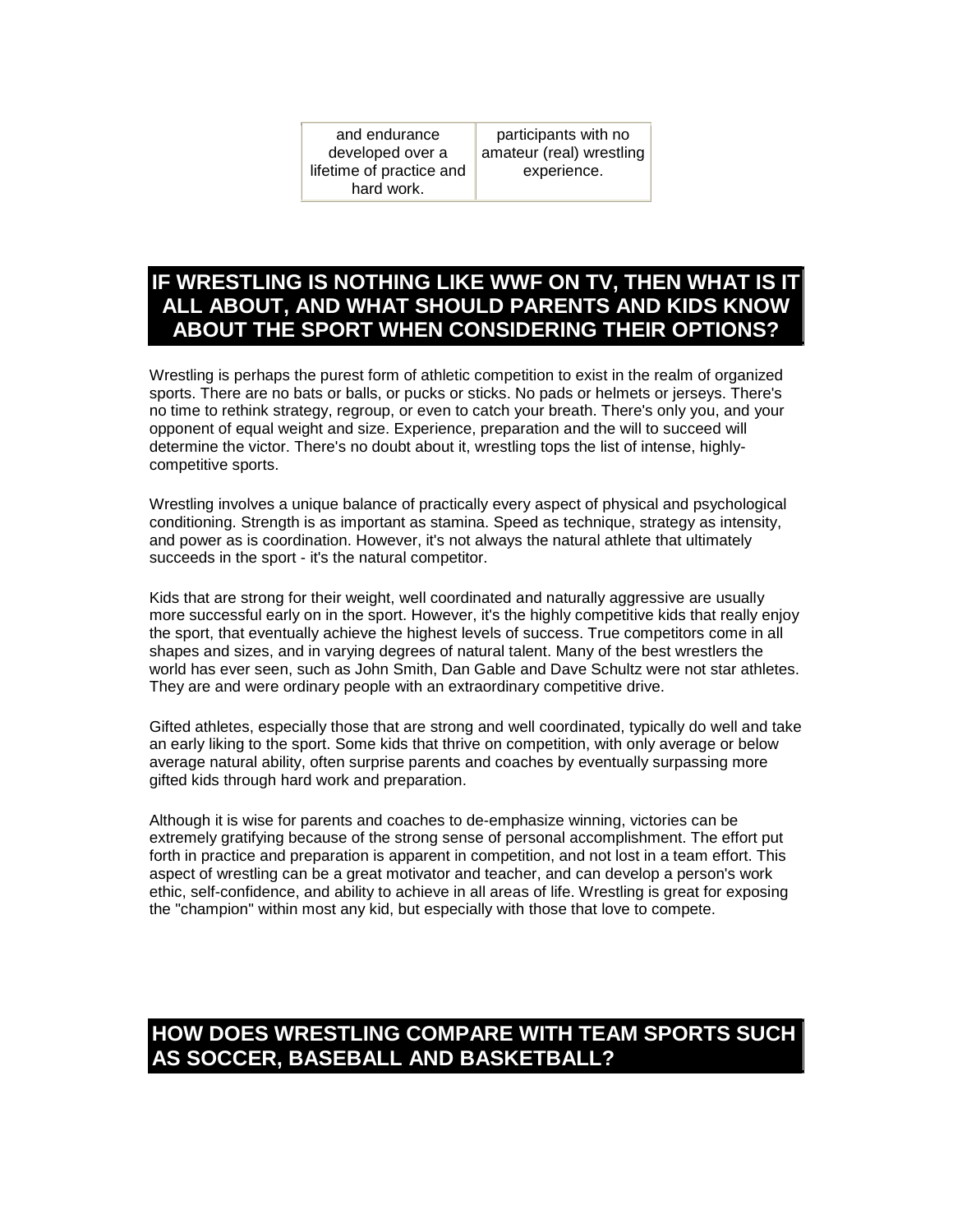Wrestling is considered an individual sport, but includes many of the benefits of team sports. Wrestling differs from most team sports in that during competition, athletes must rely entirely on their own individual abilities for success. Those that dedicate the time and effort will eventually achieve at a level directly proportionate to the investment they have made - even if their teammates prepare and perform at a different level.

Similarities exist in that teammates still depend on each other in team competition. Team victories in meets and tournaments are determined by the number of individual victories, and the extent to which each match was won or lost. Wrestlers also develop an appreciation and respect for teammates that have been through the same challenges, and a strong sense of belonging and camaraderie with teammates and other wrestlers.

Other team sports may be better for developing interactive player-toplayer skills such as passing and blocking, but wrestling can offer benefits that other team sports lack. The individual nature of the sport provides an outstanding opportunity for young athletes to develop a sense of responsibility and self esteem while learning the relationship between effort and achievement.

### **WHAT PHYSICAL EFFECTS CAN THE SPORT OF WRESTLING HAVE ON CHILDREN?**

Sports offer opportunities for children to improve their strength, flexibility and coordination, while having fun. Most sports activities rely more on some muscle groups and less on others. For example, most sports focus primarily on pushing motions (leg/arm extension) such as throwing, hitting, kicking, jumping and running.

Experts believe that unilateral (equal emphasis on all muscle groups) physical development is especially important in young athletes. Isolated development at an early age, over a long period, increases the risk of injury and limits long-term foundational growth. Swimming, gymnastics and wrestling are among the few sports that engage both pulling and pushing muscle groups.

Of all the sports choices a parent and child can make, wrestling is perhaps the best sport for overall physical development because it involves all muscle groups, and requires the greatest balance of athletic skill. In other words, wrestling does more to improve basic things such as strength, balance, speed, agility and intensity, and is not as specialized as most other common sports.

### **DOES WRESTLING TEACH OR PROMOTE AGGRESSIVE OR VIOLENT BEHAVIOR?**

Aggressiveness, Yes. Violence, No. Wrestling is often referred to as the toughest sport, and in many ways it is, but it is certainly not violent, nor does it lead to unruly or destructive behavior.

One of the factors that makes wrestling so different from most other sports is that wrestling involves head-to-head competition. Each wrestler's efforts work in direct opposite from each other as in a tug-of-war contest. Success in wrestling requires the ability to attack, as well as the ability to stop your opponent's attack. The same factors apply with boxing and martial arts, but an attack in wrestling is nonviolent. Wrestling does not permit opponents to strike one another, and imposes strict penalties or disqualification for violent behavior. In essence,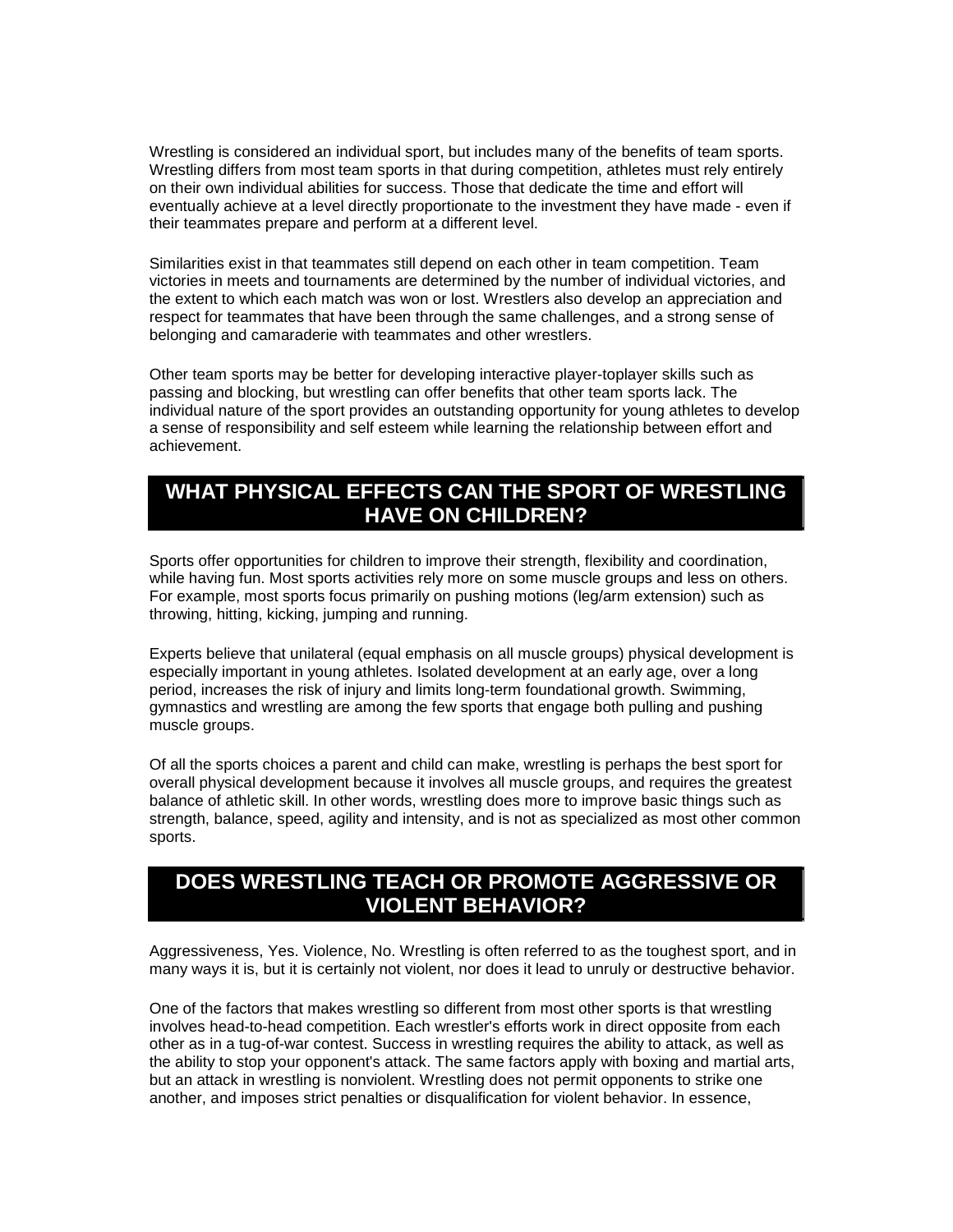wrestling is unique in the fact that it can be very aggressive without being violent. The objective is *not* to destroy or harm one's opponent, but to out-maneuver them and to gain control.

The intensity with which wrestlers compete increases with age and experience. Kids wrestling, especially the younger age groups, in not nearly as intense as high school or college wrestling. It's common for new wrestlers to feel somewhat intimidated at first, not knowing how they compare with other wrestlers, but that is soon overcome. Wrestling, perhaps more than any other sport, is a great for building confidence while retaining a healthy dose of humility. The long-term result is that it develops the champion from within, and leads to greater success both on and off the mat, and does not turn kids into bullies or thugs.

# **AT WHAT AGE SHOULD KIDS GET INVOLVED?**

Some parents feel that wrestling is too intense for young kids, and that it is better suited for post-pubescent teenage years. Denying a child the opportunity to participate in wrestling until high school greatly reduces their chance of success. Wrestling is a sport involving very complex technique that can take many years to master. A great high school athlete with little or no wrestling experience has little or no chance against an 8 or 10 year veteran. Some kids can close this gap by their last year of high school, but like most sports these days, starting younger seems to be the norm.

There are two entry points prior to high school - kid's clubs and middle school wrestling. Both are very accommodating for new wrestlers. Age and maturity level is not a factor by the time kids are in middle school, but at the club level, kids can enter wrestling as young as 4 or 5 years of age.

There is no easy way to know when a child is mature enough to be participating in a new sport. Some might be ready at three, while others might not develop an interest for wrestling until their early teens. The best approach is to introduce kids to the sport at a time and pace that is consistent with their interest level, backing off when necessary, and allowing more participation as their interest grows. In any case, it is important NOT to involve very young kids in a highly competitive program. Parents with young wrestlers should check that their club can properly accommodate young wrestlers with a separate, less competitive regimen involving more fun, "tumbling" types of activities, with virtually no emphasis on any of the serious, more competitive aspects of the sport.

## **IS WRESTLING A "DANGEROUS" SPORT?**

There is a common misperception among the non-wrestling public that wrestling is a very dangerous sport. Perhaps it's the aggressive nature of the sport, association with "Pro Wrestling", or perhaps fear of the unknown. Several studies have been conducted in recent years that show wrestling to be safer than many more common sports including football, ice hockey and gymnastics. Most notable in these reports, is wrestling's low percentage of serious, permanent and life-threatening injury in relation to other sports. A quote from USA Wrestling Club

*"Wrestling is a contact sport and injuries will occur. As would be expected, wrestling has more injuries than tennis and swimming, but most wrestling injuries are minor, consisting of sprains and strains. Wrestling has fewer serious injuries than football, basketball or ice hockey. There is a lesser chance of getting seriously hurt when wrestling than when riding in a car,*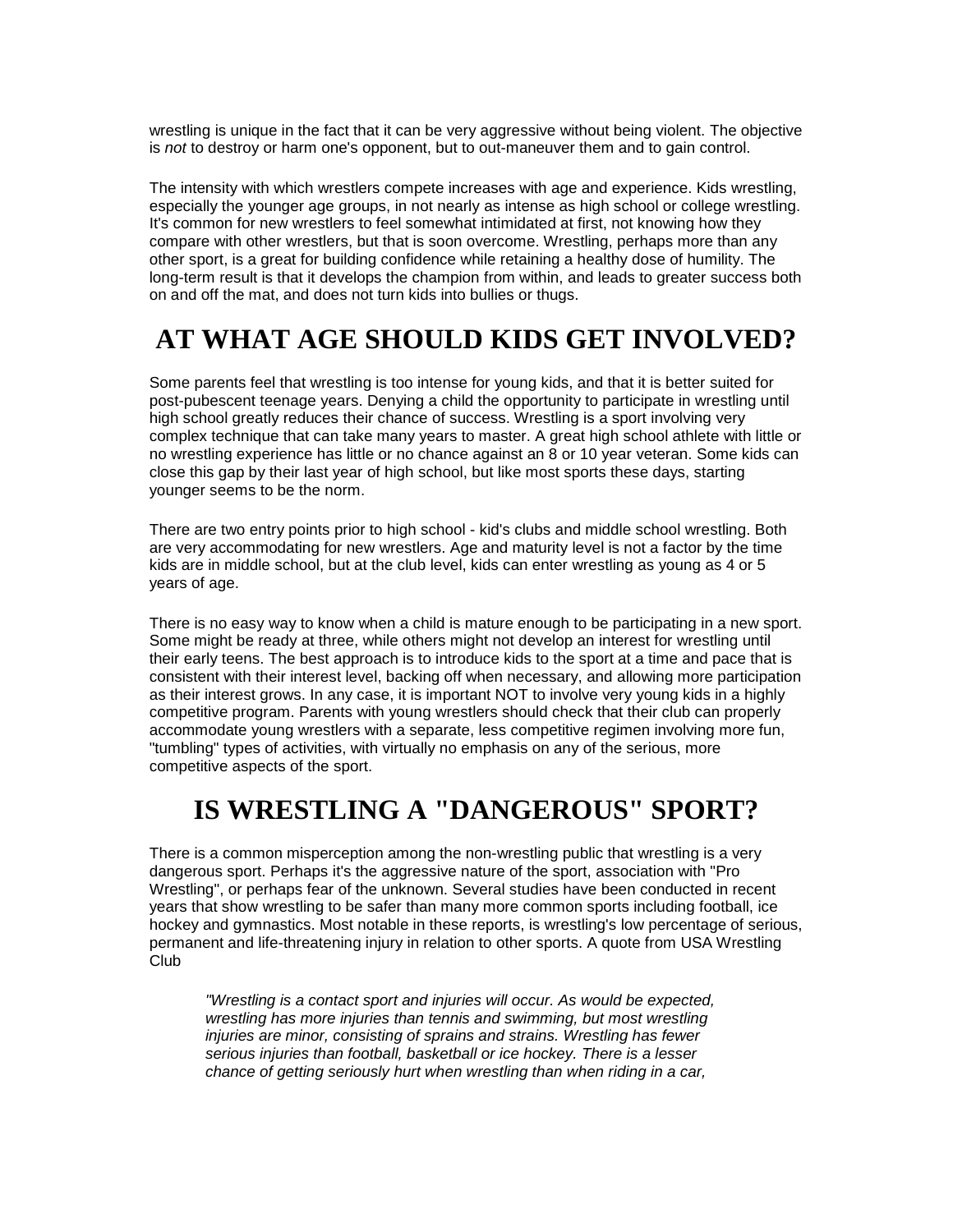*skateboarding or riding a dirt bike."*

Safety factors in some ways unique to wrestling include:

- Rules, regulations, and state certified officials.
- The high ratio of officials to athletes (one for every two).
- Greater strength and flexibility as a result of more emphasiso[n practice and](http://www.cnsf.org/cgi-bin/pages?PAGE=wrestling/#1) preparation.
- Competitors are matched by age and weight.

Perhaps the most notable difference with respect to the risk of injury, is the lack of high-impact collision that occurs in most other common sports. Wrestlers do collide, but never at great momentum or speeds as can happen with sports that involve running such as football, baseball, soccer, hockey and basketball. Also, overuse injuries from highly repetitive motions such as pitching are virtually non-existent in youth wrestling because of the variety of movement, and there is no risk of injury from hard objects such as bats, sticks, balls or pucks. On the other hand, wrestlers are more susceptible to some communicable skin infections such as ringworm, but these incidents are quite rare, and can be prevented with the proper precautions, such as washing the mat and showering after practice.

Wrestling injuries can and do occur, but are more of a factor at the collegiate and international levels where match intensity is much higher. Most injuries occur during periods of horseplay or unsupervised activities such as before or after practice or competition. Parents and coaches can reduce this risk through proper planning and preparation.

# **CAN WRESTLING HAVE AN EFFECT ON CHARACTER DEVELOPMENT?**

Success factors in sports, or anything for that matter, are part God-given (i.e. height and size) and part acquired (i.e. endurance). Success in wrestling depends most on acquired factors, and unlike most other sports, wrestling does not favor athletes of any particular height, size, weight, muscle type\*, race or social class, and does not rely on superior vision or hearing.

Wrestlers learn, by the nature of the sport, that long-term success has much more to do with the investment made than the "natural" gifts one is given. Wrestlers learn the value of preparation and hard work, and the role it plays in achieving one's goals. Wrestling provides real-life experiences that build and strengthen the following character traits:

- Self Reliance
- Mental Toughness
- Work Ethic
- **•** Competitive Spirit
- Responsibility
- Self Discipline
- Goal Orientation
- Confidence

In order to keep this in perspective, one must realize that character development is a slow process, driven by a variety of positive and negative influences with varying degrees of impact. Sports can play a significant role in character development, but other influences may have an even greater impact. Wrestling, in itself, is *not* a character development *solution,* but years of participation can provide positive influences. A person's overall character includes many other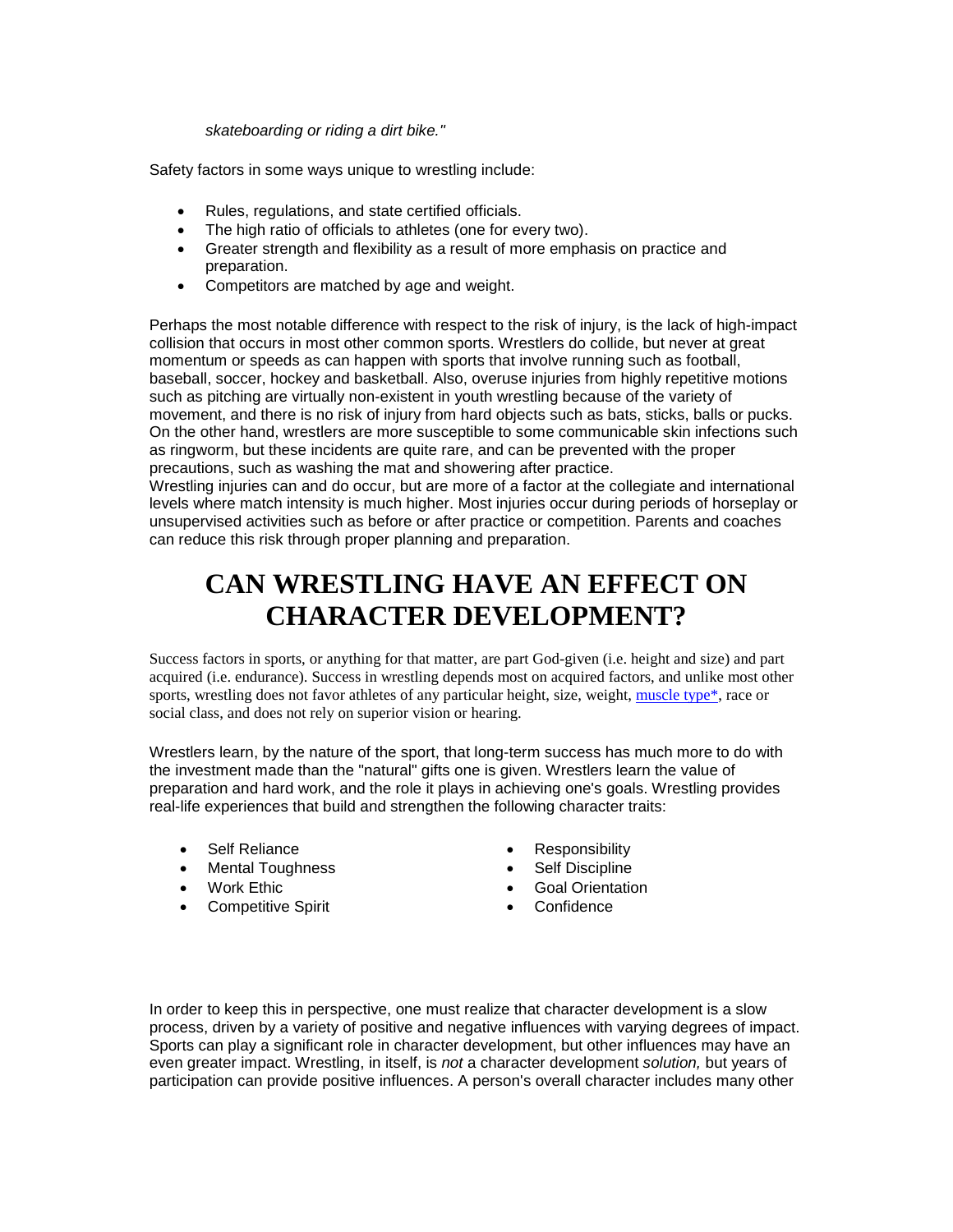dimensions, such as integrity and compassion, that may have little if anything to do with sports.

*\* Muscle types are categorized as fast-twitch and slow-twitch. Fast-twitch muscle fibers deliver power, and are favored in explosive sports such as football. Slow-twitch fibers are superior in endurance activities such as long distance running. Training can compensate for some of this difference, however, it's a known fact that the ratio of slow-twitch to fast-twitch fibers varies from person to person, providing some with a "natural" advantage over others in particular sports.*

# **WOULD MY CHILD BE REQUIRED OR EXPECTED TO LOSE WEIGHT?**

NO! There's no weight cutting in youth wrestling programs. It's true that weight cutting does exist at the high school and collegiate levels, but there are quite a few public misconceptions.

Some parents automatically associate wrestling with excessive, out-of-control weight loss, akin to anorexia and bulimia. In reality, the opposite is true - wrestlers *gain* control of their body weight and body composition, and are able to set and achieve reasonable goals with respect to muscle mass, fat percentage and body weight.

This form of weight *control is* more of a factor in later years, when competing at high school or collegiate levels, but coaches and wrestlers at that level are well aware of health and safety factors, and not likely to engage in unhealthy or risky forms of weight loss. Furthermore, state and national governing bodies, such as USA Wrestling, now prohibit any form of rapid or unsafe weight loss.

To some, the practice of any sort of weight control for the purpose of competing in a sport may still seem extreme and unnecessary, however, at the appropriate age, with proper education, planning and discipline, weight control can be a good thing that caries into other sports and can be an asset in maintaining one's health later in life. Proper weight control results in optimum body composition, allowing athletes to compete in peak physical condition, with the greatest ratio of strength, energy and power to body weight. These are factors in virtually every sport at the Olympic level.

With young wrestlers, it is only appropriate to discuss concepts. It can be a good time to explain how healthy eating can have an impact on performance, or to discuss the difference between healthy foods and "junk foods". Virtually all kids can learn and benefit from this information, even at a young age.

# **CAN WRESTLING BE AN AID IN SELF-DEFENSE?**

Who would win in a fight between a world class boxer and a black belt kung-fu expert? How about an NFL linebacker versus a world-renowned jiu-jitsu champion? Opinions vary widely, but the truth of the matter is that each sport, or self-defense discipline, offers its own unique advantages that become more or less important depending on the situation. For example, boxing skills are quite valuable in a fistfight, but are practically useless if attacked from behind.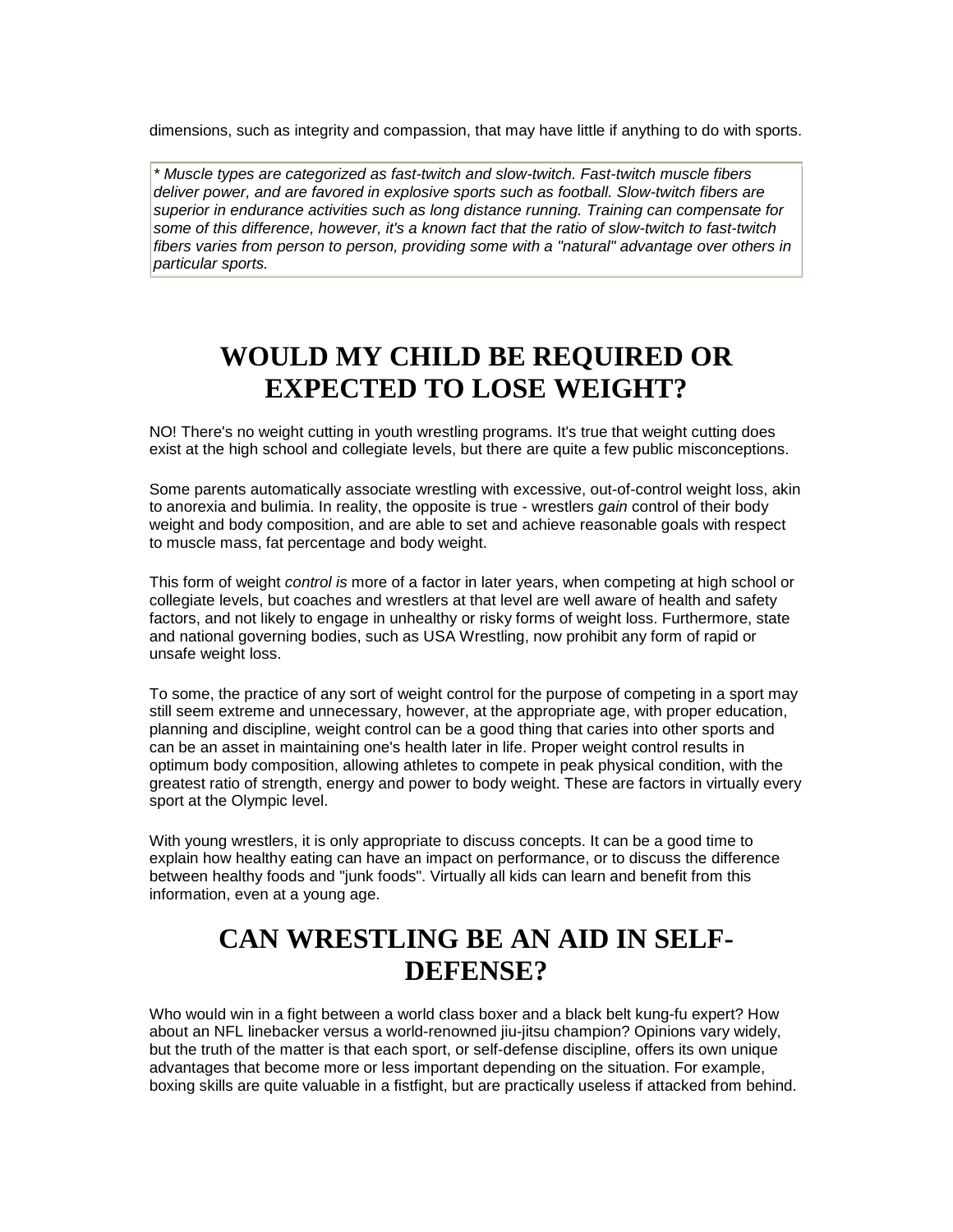Most fight situations begin as a fist fight, but end up on the ground in a grappling contest with the better wrestler being the victor. Grappling, or wrestling skills, are actually more important in most selfdefense situations, than the ability to punch or kick. The highly controversial sport of Ultimate Fighting proves this point.

Ultimate fighting, much like organized street fighting, began in 1993 with contestants of virtually every discipline. More than thirty forms of martial arts have been represented including everything from aikido to wing chun kung fu. **Win/loss statistics compiled since inception list wrestling as the most effective discipline.** Always able to take their opponent to the ground and remain in control, wrestlers with no other martial arts training fared extremely well against world renowned experts in Karate, Jiujitsu and other similar martial arts disciplines. Although wrestlers are relatively rare in the sport, past champions have included several excellent wrestlers such as Dan Severn and Mark Shultz, whom easily won matches against much bigger and stronger, internationally acclaimed martial arts champions.

Involvement in wrestling is a great way to build confidence and the ability to defend one's self, without resorting to the violent tactics inherent in most other forms of self-defense. Wrestling skills are an enormous asset in a schoolyard brawl or even a street fight, however, wrestling's non-violent nature does not prepare one for other aspects of self-defense such as disabling or disarming an assailant.

# **IS WRESTLING ONLY FOR BOYS?**

In the 1970's and early 1980's, with the exception of a few isolated incidents, wrestling was a male-only sport. Over the last ten years female participation has increased to the point that it is not uncommon to find girls participating in youth and high school programs. Women's divisions have been created in U.S. and international freestyle competition, and some tournaments are exclusively for women. Unlike Japan, where female participation sometimes exceeds male participation, in the United States, there are still far fewer girls than boys, however, female involvement is growing rapidly at all levels.

Girls can benefit from wrestling just as boys can; however, the social, mental and physical challenges can be much greater. In addition to the normal challenges of the sport, a female wrestler may feel singled out if she is the only girl on the team. Girls also face greater physical challenges. Differences in strength can be minimal at young ages, but as children reach puberty, boys typically gain a significant strength, advantage. Overcoming these challenges requires great determination and mental toughness; however, some girls have proven they can be successful competing against boys despite these obstacles.

Parents with daughters willing to accept these challenges should take the time to interview coaches and be sure they are satisfied with the coaching staff's acceptance and effectiveness in integrating girls into the program. If possible, it's best to select a team with other girls, or to join with a girlfriend.

# **WHAT FORMS OF WRESTLING EXIST, AND WHAT AVENUES EXIST BEYOND THE HIGH SCHOOL AND COLLEGE**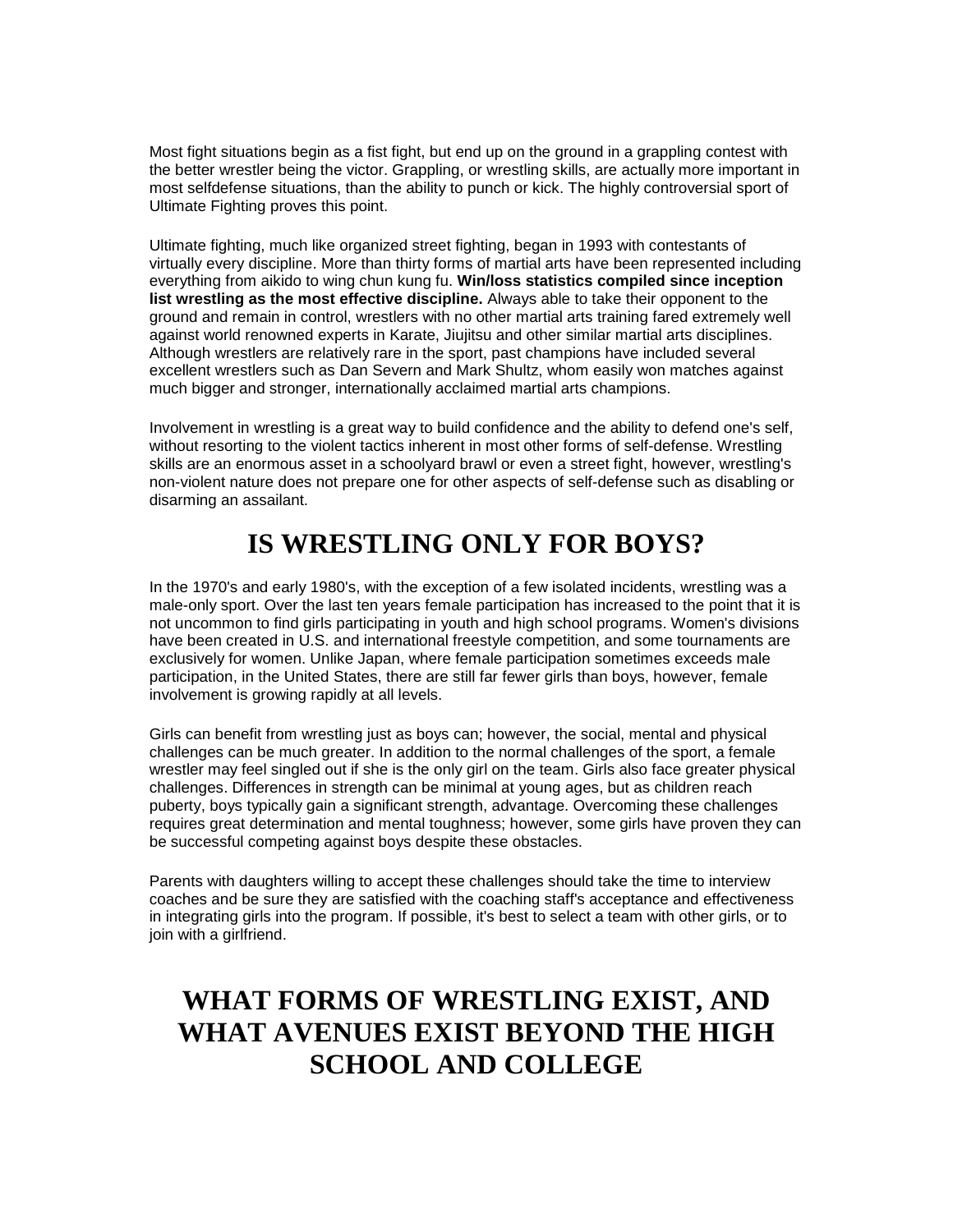LEVELS? Wrestling, like soccer, is an international sport, prevalent in virtually every major country. It's also the oldest organized sport, and dates back well over 5,000 years. Over time, many variations, such as sumo wrestling, have developed in different parts of the world.

Wrestling in the United Stated is practiced in three styles: folkstyle, freestyle and Greco-Roman. Folkstyle, the predominant form of scholastic wrestling in the United States, is found in our high schools, colleges and clubs. This style is unique to the U.S. Rules are established by the National Collegiate Athletic Association [NCAA] and the National Federation of State High School Associations.

The other two styles, freestyle and Greco-Roman, are practiced internationally, and are gaining popularity in the U.S. as we continue to advance as a world wrestling power.

World and Olympic championships in Freestyle and GrecoRoman wrestling are conducted by FILA, the international governing body responsible for the administration and rule development of the sport. USA Wrestling conducts annual regional and national tournaments in all three styles for male and female wrestlers of all ages.

The differences between Freestyle, Folkstyle and Greco-Roman are subtle to the novice observer, but rather significant to the wrestler. There are differences in rules, scoring and strategy. Freestyle and Greco-Roman focus more on wrestling from the feet. They are identical except that Greco-Roman is limited to upper-body holds. Folkstyle, on the other hand, places greater emphasis on establishing and maintaining control and involves more mat wrestling.

Wrestlers advancing beyond the college level can compete in Freestyle and/or GrecoRoman World and Olympic competition, however there is no avenue to advance beyond that to a professional level. It's unrealistic for wrestlers to fantasize about aspiring to the level of notoriety and fame associated with other more popular sports, or to imagine themselves, one day earning a living as a professional wrestler. Dan Gable, for example, is as much of a legend in wrestling as Michael Jordan is with basketball, but Dan is virtually unknown outside the wrestling community. It's not likely that wrestling champions will ever come to be known for their achievements in the sport.

## **GENERAL INFO**

## **FOLKSTYLE BASICS**

**Objective** 

The primary objective in folkstyle wrestling is to gain control of your opponent and to ultimately pin your opponent by holding your opponent with their back (both shoulder blades simultaneously) on the mat for a period of at least two seconds.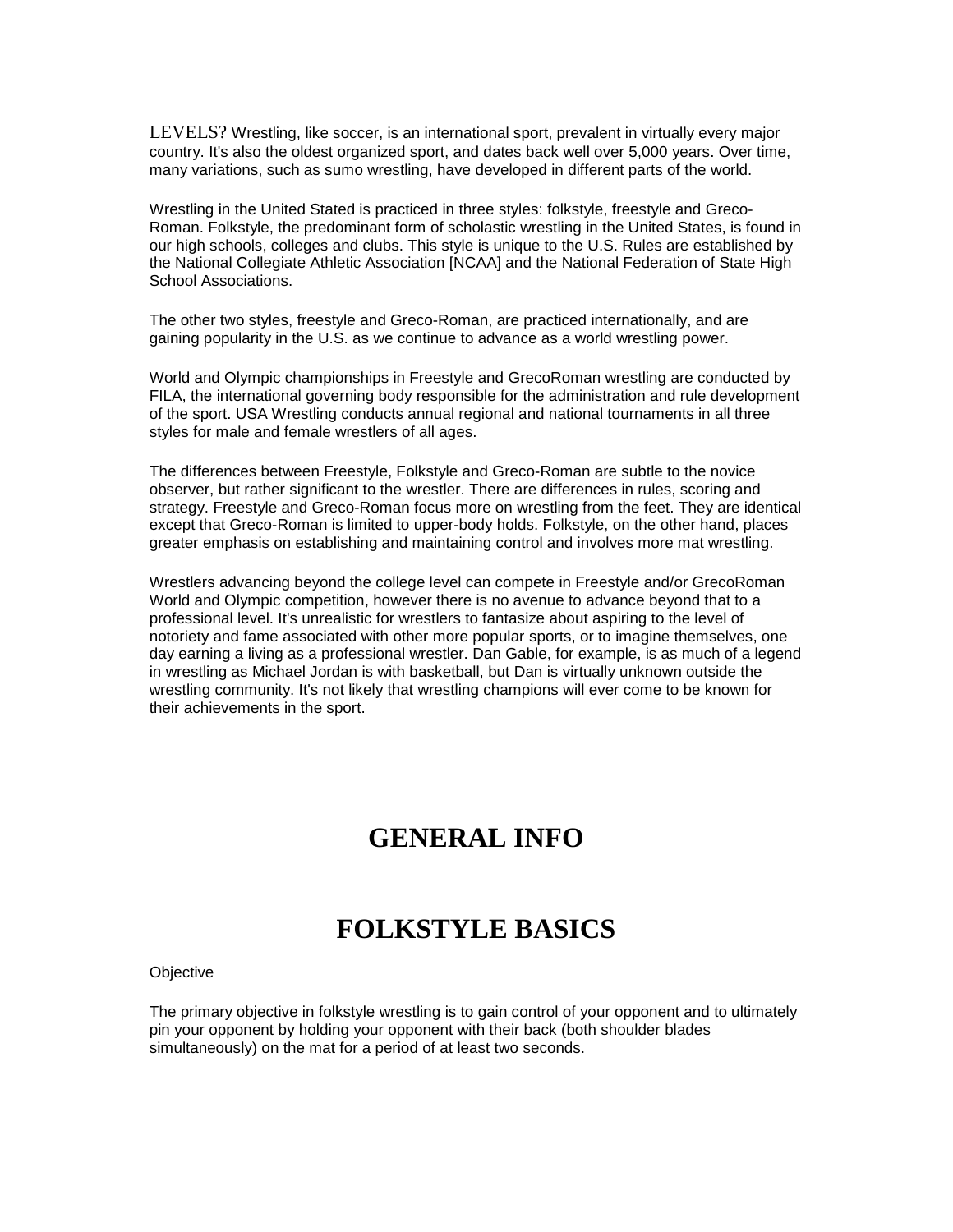#### Match Basics

Wrestling matches consist of three periods. Periods can vary in length from one minute in duration for younger age groups, to as long as three minutes for college wrestling. Either wrestler can win the match at any time if they are able to pin their opponent or develop a lead of more than 14 points. Otherwise, the wrestler that can accumulate the most points by the end of the third period (or after overtime in the case of a tie) wins the match.

There are only two positions from which referees start, or continue a match. The first is **neutral position,** with both wrestlers standing and facing each other. The other is the **referee's position,** where one wrestler starts on his hands and knees down on the mat, and the other starts on top, behind and in control. The first period always begins in the neutral position. Each wrestler has their choice in one of the remaining periods, to choose to start from top or bottom referee's position, or in the neutral position. If the action must be stopped before the end of a period, the referee restarts the wrestlers in the starting position that best reflects the position the wrestlers were in when the action was stopped.

#### Scoring

The scoring system is rather simple. **Takedowns** (when from a neutral position one wrestler is able to bring the other to the mat and gain control) are worth two points. **Escapes** (when the bottom wrestler is able to break free from the top wrestler and revert back to a neutral position) are worth one point. **Reversals,** (when a wrestler on the bottom is able to reverse the control so that the opponent is on the bottom) are worth two points.

**Back points** (also called near fall) are awarded when one wrestler comes close to pinning the other (i.e. exposing the other wrestler's back) and are worth two or three points depending on the length of time that the opponent's back is exposed. In addition, **penalty points** can be awarded when the opposing wrestler performs illegal moves or is penalized for excessive stalling.

Competition is conducted in a manner as to promote and require good sportsmanship. Competitors are expected to show respect to opponents, officials and coaches regardless of the outcome of their match. Both wrestlers are required to shake hands before and after the match. It is also common practice for each wrestler to shake the hand of their opponent's coach after the match.

#### **Officials**

Officiating is more objective than subjective in that it does not require judging, as with sports such as gymnastics or figure skating. However, situations can and do occur that are subject to interpretation. Those situations most often involve out of bounds calls, determination of when/if control is sufficient to award points, and determination of when/if stalling or penalties apply.

#### Equipment

Basic wrestling equipment includes a headgear, wrestling shoes, and a singlet. Wrestling shoes offer more ankle support than the traditional shoe and are designed lightweight and tight to the foot to promote freedom of movement. Headgear can prevent outer ear injuries and bruises during practice and competition. The standard wrestling uniform, known as a singlet, is designed to fit snug to the body so that it does not restrict the movement of either wrestler. Kneepads are sometimes worn by choice.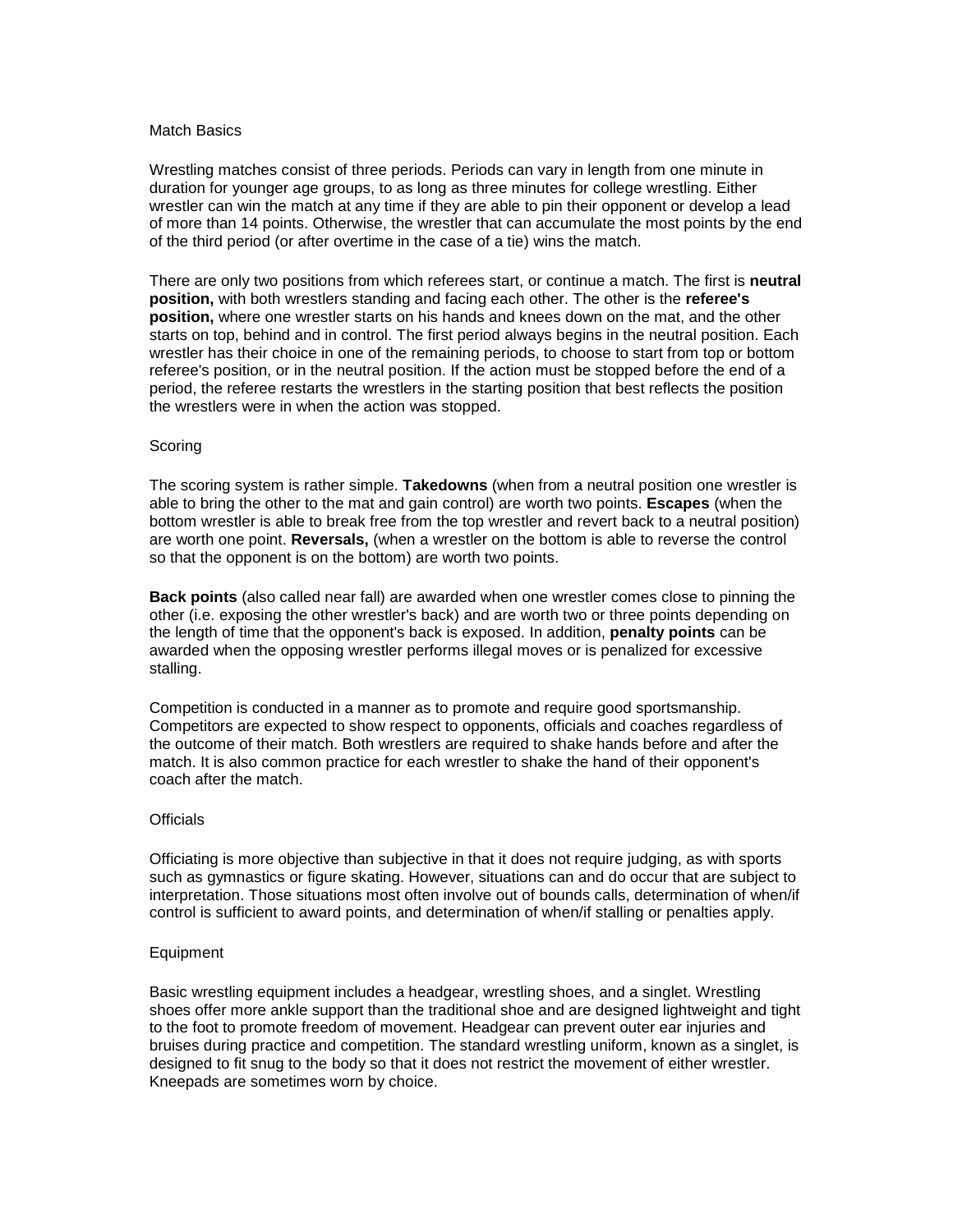# **FREESTYLE & GRECO-ROMAN BASICS**

#### **Objective**

The primary objective in freestyle and Greco-Roman wrestling is much the same as with folkstyle, except that other factors are taken into account such as the skill with which moves are executed, and the type of holds that is used.

#### Match Basics

Freestyle and Greco-Roman wrestling matches are condensed into one or two periods, depending on the age group. Younger groups typically, wrestle two ninety-second periods. Older groups wrestle one continuous five-minute period. Periods always begin with both wrestlers in the neutral position.

As with folkstyle wrestling, the match can be stopped short of the time limit if either wrestler scores a pin or achieves technical superiority, which in folkstyle and Greco-Roman wrestling is a lead of ten or more points.

After a takedown situation in which both wrestlers continue to wrestle down on the mat, known as the "par tarre" position, the bottom wrestler is not obligated to work for an escape or reverse as with folkstyle wrestling. Instead, it is the responsibility of the top wrestler to work diligently to execute a hold that will expose their opponent's back. If the top wrestler is not immediately (officials allow about fifteen seconds) successful in doing this, the official will stop the match and re-start the wrestlers on their feet in a neutral position.

#### **Scoring**

Control of one's opponent is less of a concern in freestyle and Greco-Roman wrestling. Back points are awarded more freely in that it is only necessary to turn your opponent's back within 90 degrees of the mat. Takedowns, escapes and reversals are awarded one point, unless there is exposure of the back, in which additional points are awarded.

Unlike folkstyle wrestling, it is not necessary to have control in order to score back points. A wrestler in a defensive situation can be awarded back points if their opponent's back makes contact with the mat in executing an offensive move.

Other variations from folkstyle scoring include the additional points that can be awarded for takedowns that result in back exposure. "Grand Amplitude" holds, in which an opponent is lifted from the mat and brought from a standing position directly to his or her back are good for five points.

#### Sportsmanship

As with folkstyle wrestling, both freestyle and Greco-Roman wrestling mandates sportsmanlike conduct. In international competition, wrestlers are required to shake hands with their opponent *and* with the referee before and after the bout.

#### **Officials**

Officiating in freestyle and Greco-Roman is performed in teams of one, two or three officials.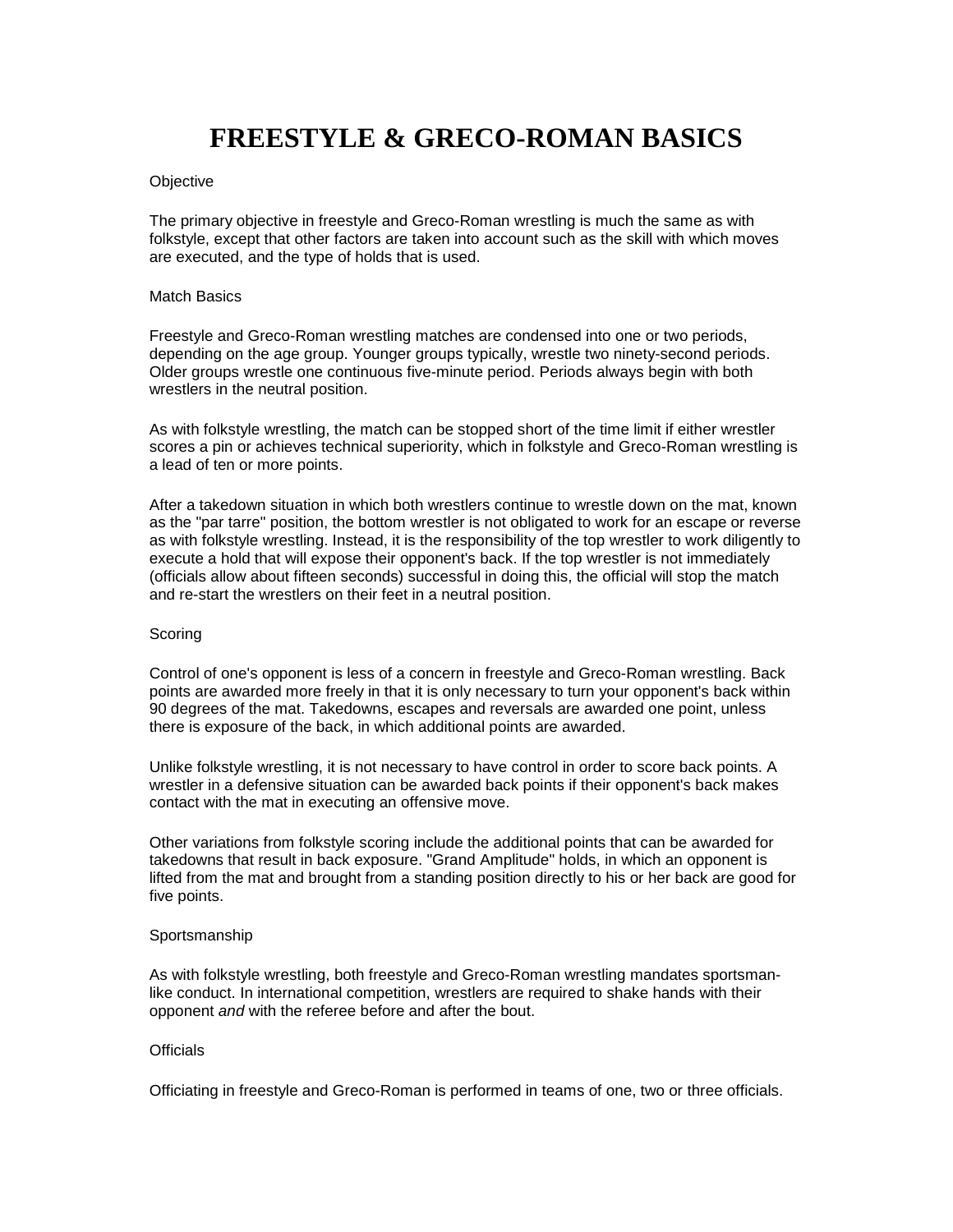When possible three officials are used. The referee who stands on the mat and controls the action with his/her whistle is assisted by a judge and a mat chairperson seated on opposite sides of the mat. All scoring must be agreed upon by two of the three officials.

#### Equipment

FILA permits, *but does not* require, the use of headgear in international freestyle and Greco-Roman competition. In addition, wrestlers are required to wear either red or blue singlets, depending on their match pairing. Other than that, the equipment is identical to that used with folkstyle wrestling.

### **THE WRESTLING SEASON**

The wrestling season for folkstyle wrestling begins in November and runs until March. The freestyle and Greco-Roman wrestling season begins in March and runs through July. School programs, being folkstyle, follow the winter schedule. Clubs vary, depending on their orientation, although some clubs practice throughout the year and compete in all styles.

The wrestling season can be organized differently, depending on whether your child is participating in a school program or an independent club. School sponsored wrestling typically involves after-school practice sessions with weekly meets and tournaments. Meets involve matches between the starting wrestlers from each of the two or more schools. Standard weight classes apply to all teams and competitions. Competition exists within teams for starting positions.

Some school systems only offer wrestling at the high school level, however, private wrestling clubs can provide opportunities to participate at younger ages.

Wrestling clubs typically hold practices two or three times per week and have anywhere from a few, to more than 100 wrestlers ranging in age from 4 to 14. Club participants do not compete for starting positions on the team. In most situations, tournaments are open to all members.

Club and tournament operation typically conform to guidelines of an affiliated state wrestling program. For example, most kids wrestling clubs in Wisconsin belong to the WWF (Wisconsin Wrestling Federation) which provides everything from insurance to state tournament competition, resulting in a high standard of organization, consistency and safety throughout the state.

### **TOURNAMENTS**

Wrestlers of all ages can compete in weekly season tournaments held in most metropolitan areas throughout the United States. Tournament competition is organized by weight and age. Typical age brackets, for example, are as follows: 8 and Under, 9 & 10, 11 & 12, and 13 & 14. Weight classes are either predetermined, or blocked into groups of 4 or 8 after all wrestlers have weighed in.

Most school-sponsored tournaments are held on Saturdays. Most club-sponsored tournaments during the school season are held on Sundays because officials are busy with school tournaments. Wrestling tournaments can last for 4 to 6 hours, and can involve as many as 200 to 600 participants." Depending on the team schedule, there can be as many as ten or more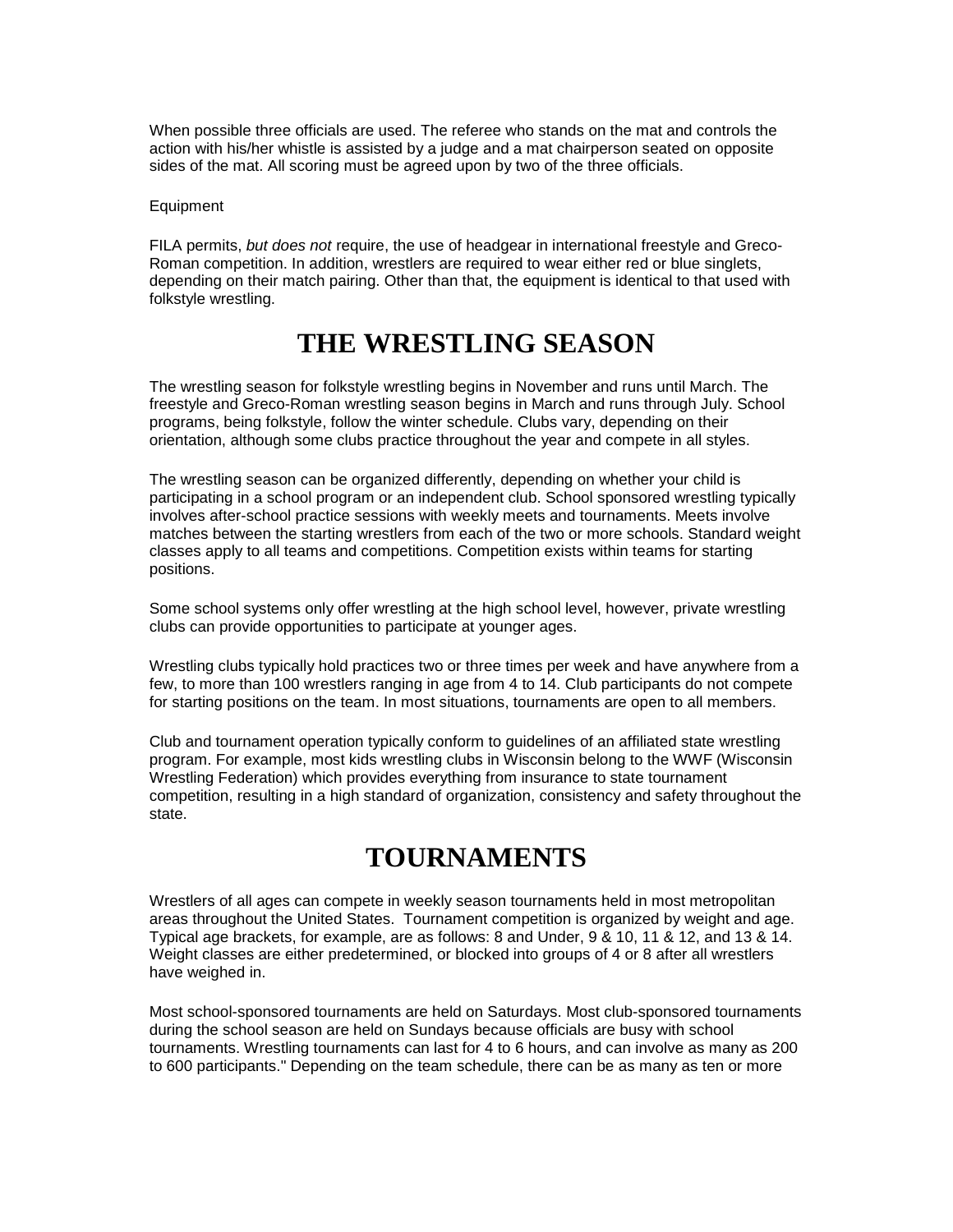tournaments throughout the season, some of which can be as far as several hours away.

Registration is usually taken in advance, however, wrestlers can sometimes register at the door when capacity has not been met. Mandatory weigh-ins are most often held the morning of the tournament approximately 1 to 2 hours before the first round of competition. At weigh-in, wrestlers' weights, ages and experience levels are recorded on slips of paper that are used to form brackets. Some tournaments have pre-determined weight classifications, and brackets are formed within those classifications.

A completed bracket sheet will show specific parings for each match. After each round, bracket sheets are updated to show parings for the following round. Winners continue to advance, while those that loose are typically eligible for "wrestle backs" in competition for third or fifth.

Four-man brackets are common with 8 and under age groups, and eight-man brackets are most common for older age groups. There is usually a 30 to 60 minute period before the tournament begins, when wrestlers can warm up and locate their bracket Wrestlers typically wrestle two to four matches in any one tournament; however, it's possible in some situations to wrestle more. Tournaments are organized in rounds, allowing wrestlers sufficient time to rest between matches. Before each round, pairings are determined, using result of the previous round, and wrestlers are called to a staging area or "bull pen". Wrestlers are then escorted to the mat by bracket, as mat space becomes available. Some tournaments call wrestlers to the mat by name instead of using the "bull pen" staging method.

Tournament regulations usually limit the number of coaches allowed to coach from the edge of the mat. A referee starts and stops the match, awarding points when appropriate. When the match is over, wrestlers shake hands and return to their coaches. In some cases, winners must sign the score card at the scoring table. Trophies or metals are awarded for  $1<sup>st</sup>$ ,  $2<sup>nd</sup>$ ,  $3<sup>rd</sup>$ and  $4^{\text{th}}$ , and sometimes  $5^{\text{th}}$  and  $6^{\text{th}}$ , after all matches in their bracket have been completed. Awards are sometimes presented at the scoring table immediately after the match, or as announced from the head table. Wrestlers are free to leave after awards are presented, unless there are team activities for which they need to be present.

*Some kids tournaments exceed 600 participants. The Illinois Kids Open, for example, has drawn over 1,600 participants, making it one of the largest one-day sporting events.*

## **HISTORY AND FAME**

Wrestling has a fascinating history with deep roots in virtually every major culture on the planet. Evidence found throughout the world indicates that wrestling is without question the oldest sport ever practiced. Cave drawings and carvings located in France dating back fifteen thousand years show evidence of an early form of competitive wrestling.

Wrestling was later popular in Greek and Egyptian culture, and is prevalent in the architecture of many temples and tombs. Match results are recorded in Japan dating back to the year 22 BC. Wrestling was also a common element of Native American culture prior to the arrival of European settlers.

Although even the most accomplished wrestlers receive little if any public notoriety, quite a few famous people began their lifetime of achievement on the wrestling mat. A stroll through the National Wrestling Hall of Fame in Stillwater Oklahoma offers the surprising discovery that,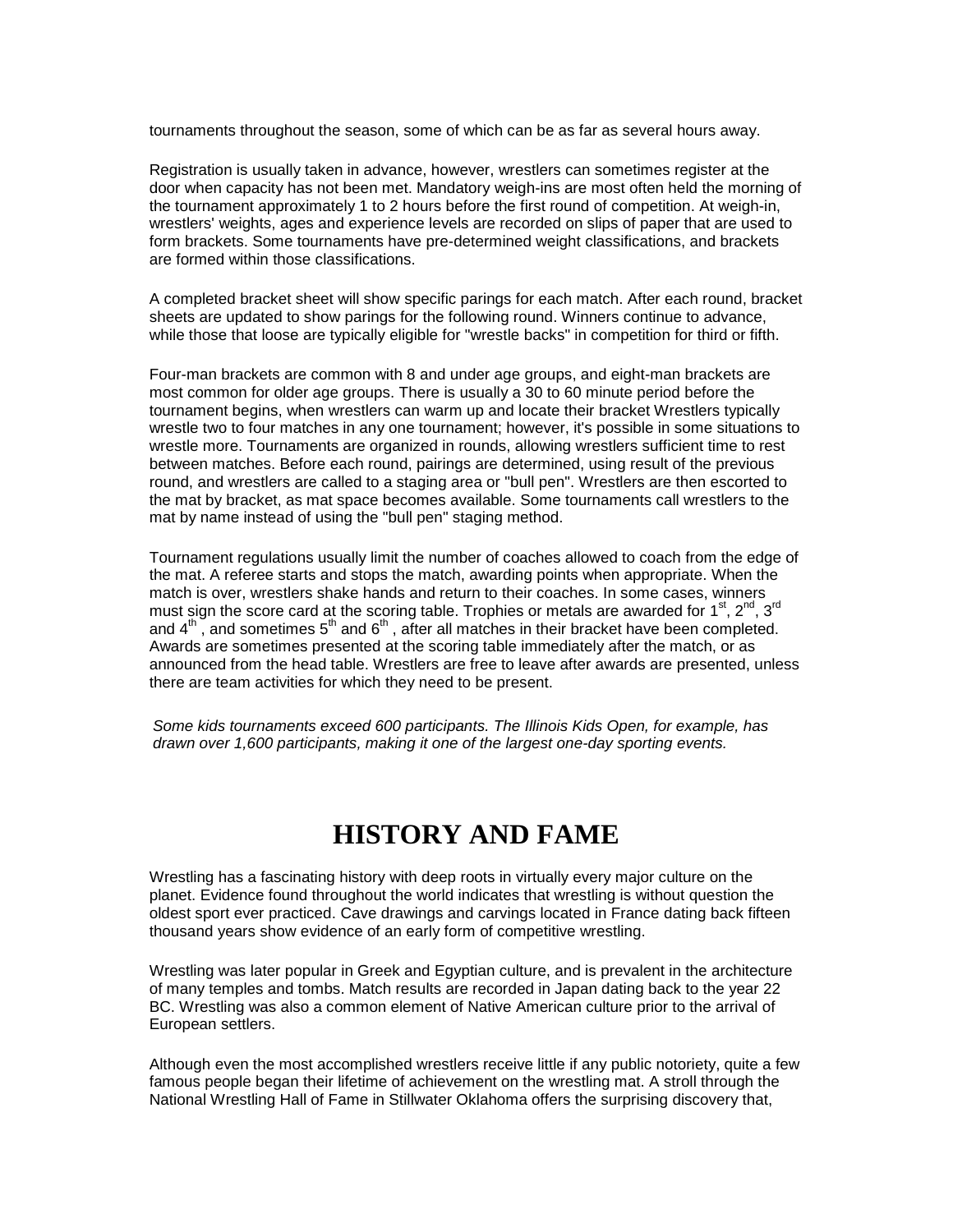many historical and current day prominent people were once wrestlers. A partial list includes:

*U.S. Presidents - George Washington, Zachary Taylor, William Taft, Theodore Roosevelt, Abraham Lincoln, Andrew Jackson, Ulysses S. Grant, and Chester A. Arthur.*

*Several well-known Congressmen, Senators, and other Statesmen and Military leaders including General Norman Schwarzkoph.*

*Several Scientists including Benjamin Franklin and Nobel prize winner Dr. Norman Borlaug.*

*Several well known actors including Tom Cruise, Tony Danza, Kirk Douglas and Robin Williams.*

### **THE COACH'S ROLE**

An effective coaching staff is essential in helping kids derive the greatest benefit from their involvement in the sport. Coaches need to be effective in planning, organizing and running practice sessions, and coaching mat-side during competition. They are also called upon in a host of other related activities, but most importantly, coaches should strive to create and maintain an environment in which the champion in every child can blossom.

It is the coach's responsibility to provide opportunities for growth, achievement and excellence that can lead to success on and off the mat. A good wrestling coach is effective in preparing his wrestlers for the challenges of competition and is able to instill positive values such as goal setting and self-discipline, while maintaining a high degree of enjoyment and fulfillment for the wrestlers.

In addition, coaches must be perceptive, flexible and creative enough to address individual needs. In summary, the coach should be a person wrestlers trust, look up to, learn from, and rely on for support. This is certainly a tall order given personal limitations and other commitments most coaches face. It is more practical however, for these virtues to be present collectively within a coaching staff.

### **THE PARENT'S ROLE**

Wrestling can be relatively demanding, not only for the wrestler, but also for the parent. Wrestling clubs typically hold practice sessions two, and sometimes three times per week, in the evening, after the high school practice is over. Many open tournaments during the school wrestling season are held on Sundays, which may conflict with other family plans, but at a minimum require a good deal of preparation, driving and patience.

Some tournaments are a good distance from home, and usually require an early start. There are other responsibilities as well, ranging from fund raising activities to helping with tournaments or participating in other team activities. The parent's role, however, extends beyond such tasks. Matches and practice sessions offer new and unique learning opportunities for young athletes. Involved parents spot these opportunities and make the most of them.

Most importantly, kids need support and encouragement. They need to be able to stake claim to something positive about themselves that they can build from in developing self-confidence. Parents can facilitate this process by identifying and reinforcing strengths while helping their child to see past their weaknesses. Your positive reinforcement as a perceptive and caring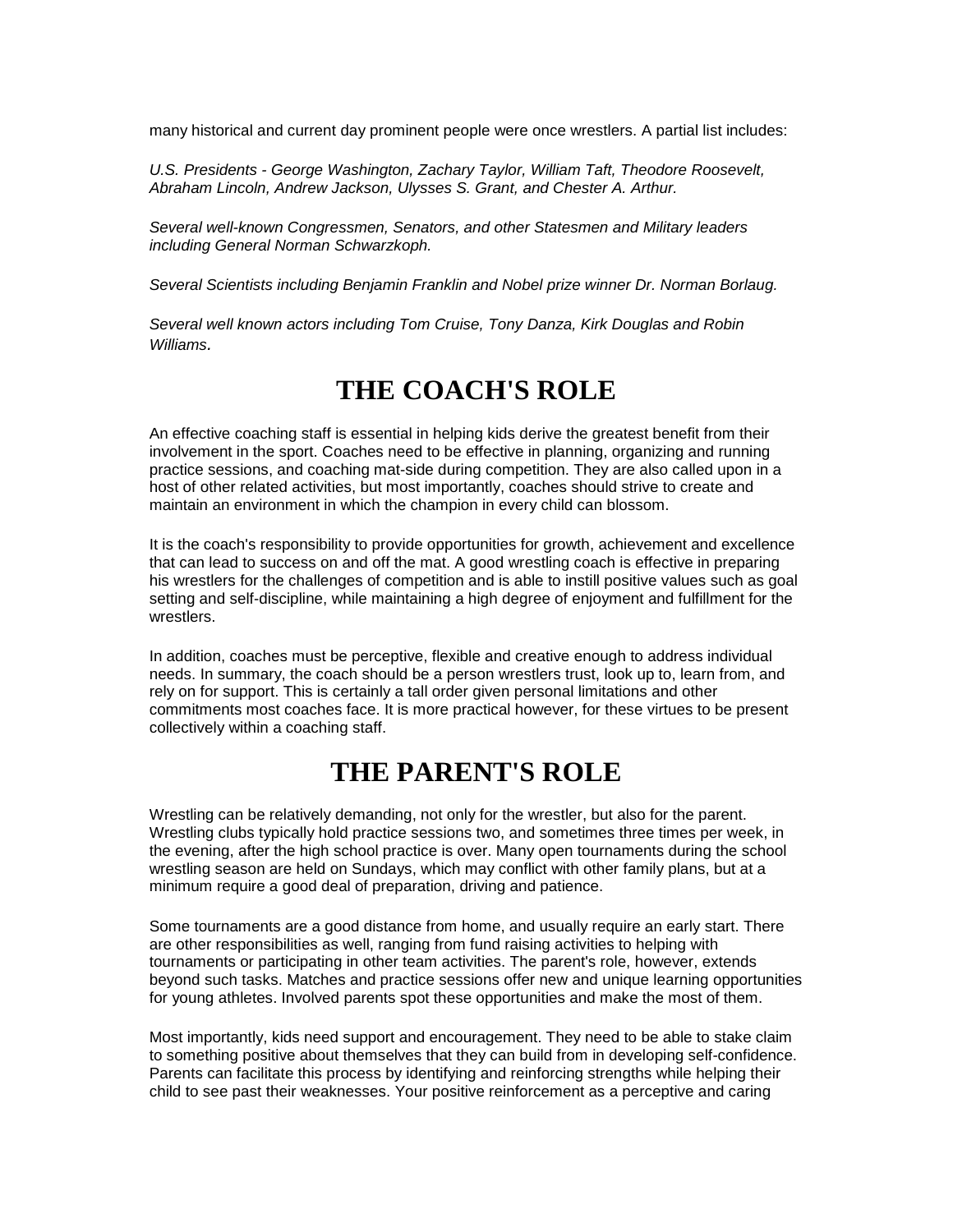parent can be the single most significant influence in your child's athletic development and personal growth. A famous Lao-tsu quote sums it up like this...

#### *"To see things in the seed, that is Genius."*

Here's some additional do's and don'ts:

**Don't impose your ambitions or expectations on your child**. Remember that wrestling is your child's activity. Improvements and progress occur at different rates for each individual. Don't judge your child's progress based on the performance of other athletes and don't push them based on what you think they should be doing.

**Be supportive no matter what.** There is only one question to ask your child, "Did you have fun?" If meets and practices are not fun you should not force them to participate.

**Do not coach your child.** Your job is to support, love and hug your child no matter what. Conflicting advice and criticism work against the coach's efforts and only serve to confuse and demotivate your child. If you feel you have the experience and ability to contribute to the team as a coach, volunteer your services through the proper channels.

**Get involved.** Your club needs your help and support. Attend parent and club meetings to find out how you can help. And most importantly, show your child that you care by attending as many meets and tournaments as possible.

**Acknowledge your child's fears.** Their opponents appear to be much more intimidating through their eyes than through the eyes of a grown-up. Consider their perspective and don't expect them to compete with the confidence and mental toughness of a seasoned expert.

**Do not criticize the officials.** Unless you have been there, you have no idea how challenging officiating can be. Expect that in some matches your child could lose as a result of an error on the part of an official or score keeper. That's life. Help your child to understand that the official does their best to score the match fairly, and that it is important that we respect the ruling of the officials regardless of how we feel about the situation.

## **USA WRESTLING AND** *YOUR* **CLUB**

USA Wrestling supports and promotes amateur wrestling at all levels from youth programs to international and Olympic competition. USAW provides services to wrestling clubs and their individual participants, either directly, or through state organizations, fulfilling a variety of important needs.

#### **USA Wrestling Mission Statement**

USA Wrestling, as the National Governing Body for wrestling in the United States, shall responsibly advocate, promote, coordinate and provide opportunities for amateur wrestlers to achieve their full human and athletic potential.

#### **Coaches Education and Certification**

Wrestling plays an important role in the education and training of wrestling coaches throughout the United States. USA Wrestling's coaching education program offers training and certification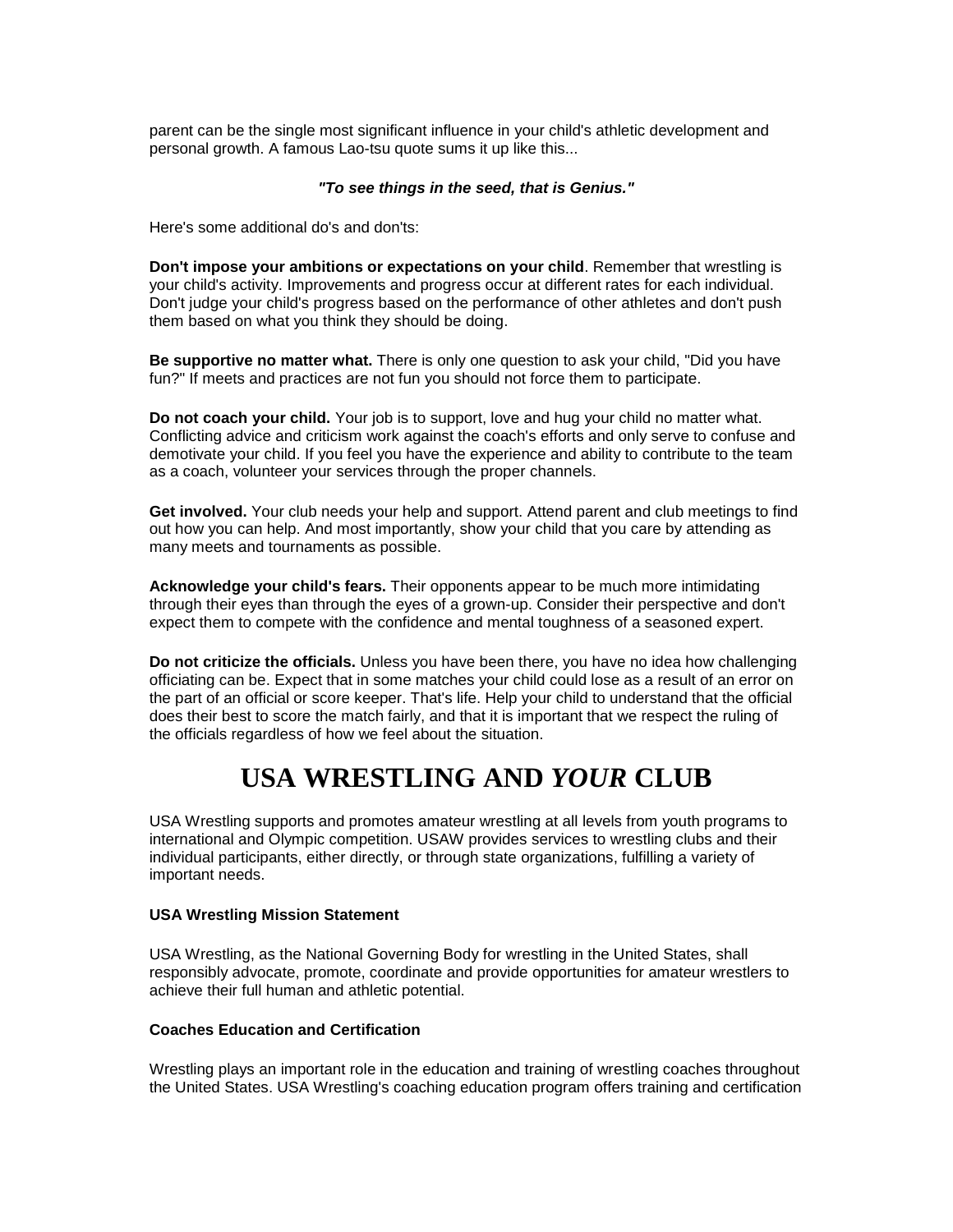for coaches of all levels from club coaches to Olympic coaches.

There are four levels of certification offered through USAW's National Coaches Education Program (NCEP); Copper, Bronze, Silver and Gold. The Copper Level program is designed for parents and club coaches, and the Bronze Level is a prerequisite for the Silver and Gold Levels required for coaching at the highest levels of competition.

**Copper Level certification** is mandatory for coaching mat-side at any USA Wrestling Regional and National Events. It is also the starting level for the beginning or part-time volunteer coach. This program is four hours long and covers wrestling and coaching basics. The Copper course uses materials from ACEP and the *Rookie Coaches Wrestling Guide* book, and can be offered locally at the club level. The cost is generally about \$25. Contact USA Wrestling or your State Chairperson for more information.

**Bronze Level certification** is needed to proceed to the silver and gold levels. It is ten hours in duration and covers material for the advanced volunteer or the professional coach. This course is the minimum requirement to enter the National Coaching Pool. It includes four hours of wrestling technique and the book *Coach's Guide to Excellence.*

#### **Liability and Sports Accident Insurance**

USA Wrestling chartered clubs, directors, volunteers, and membership programs include this valuable asset for your club and members.

#### **USA Wrestler**

The official publication of USA Wrestling is sent to all members of USA Wrestling six times a year. This feature-packed publication appeals to wrestlers of all age groups, providing tournament listings, wrestling tips and technique, kid's perspectives and tournament results throughout the year. USA Wrestling is *the* wrestling publication for any wrestler, parent or fan.

#### **National Competition**

Membership in USA Wrestling provides opportunities for wrestlers to participate in National Folkstyle, Freestyle and Greco-Roman age group championships. Your state and club representatives can provide information about participation in these events.

#### **Olympic Involvement**

Youth involvement serves as the grassroots foundation for wrestling at all levels throughout the United States. USA Wrestling not only serves the needs of youth clubs, but also organizes and conducts World and Olympic competitions and has been instrumental in positioning the USA as a world wrestling powerhouse.

*For more information about USA Wrestling programs and events see your club representative or contact USA Wrestling at 719-598-8181.*

#### **ABOUT THE AUTHOR**

*Bill Campbell is an avid wrestling fan and coach, and president of Young Champions, a youth wrestling organization located in Wauconda, Illinois. He can be reached via email at*